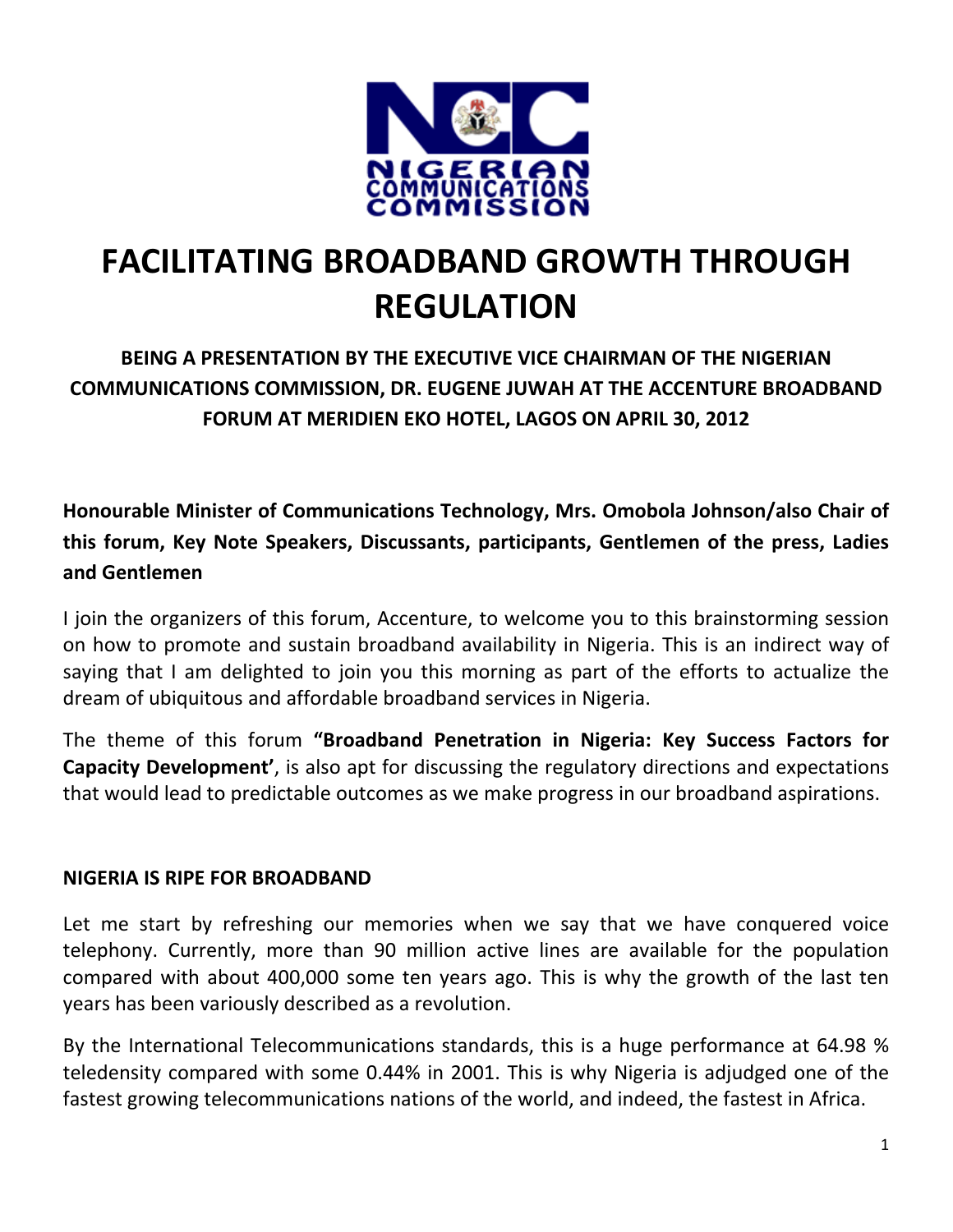The worldhas taken voice telephony as basic while moving fast into the new world of data transmission that defines the speed with which businesses are conducted in the cyberspace – the Internet. Broadband is simply characterised by the speed at which the Internet highways transmit data from one end of the world to another, or from one computer to another. With the allusion to the fact that Internet has become an infrastructure within which all kinds of information or data in whatever formats, or volume can be shared, broadband becomes the ultimate Internet.

### **GLOBAL ASPIRATION FOR BROADBAND**

It is not only Nigeria, or the developing world that aspires to enjoy the broadband revolution. President Barrack Obama, on June 28, 2010, sent a memo to the Heads of the Executive Departments and agencies in his administration titled: *Unleashing the Wireless Broadband Revolution.* One paragraph in that memo that has captured the thoughts of some of us who are dedicated to pursuing the broadband revolution reads:

*"Expanded wireless broadband access will trigger the creation of innovative new businesses, provide cost‐effective connections in rural areas, increase productivity, improve public safety, and allow for the development of mobile telemedicine, telework, distance learning, and other new applications that will transform Americans' lives."*

The statement above represents the veritable offerings available in any country that has pervasive broadband availability.

## **ECONOMIC IMPACT**

The economic impact of broadband penetration has been found to be quite impressive, World Bank studies show, quite conclusively, that in low and middle -income countries, every 10% percentage point increase in broadband penetration accelerate economic growth by 1.38 percentage points.

This impact is greater than in high‐income Countries and equally greater than the impact of any other telecommunication service.

In an alternative perspective, doubling the broadband speed for the economy increases its GDP by 0.3 percentage points. This is according to a report conducted jointly by Ericsson, Arthur D. Little and Chalmers University of Technology. The report quantified the isolated impact of broadband speed.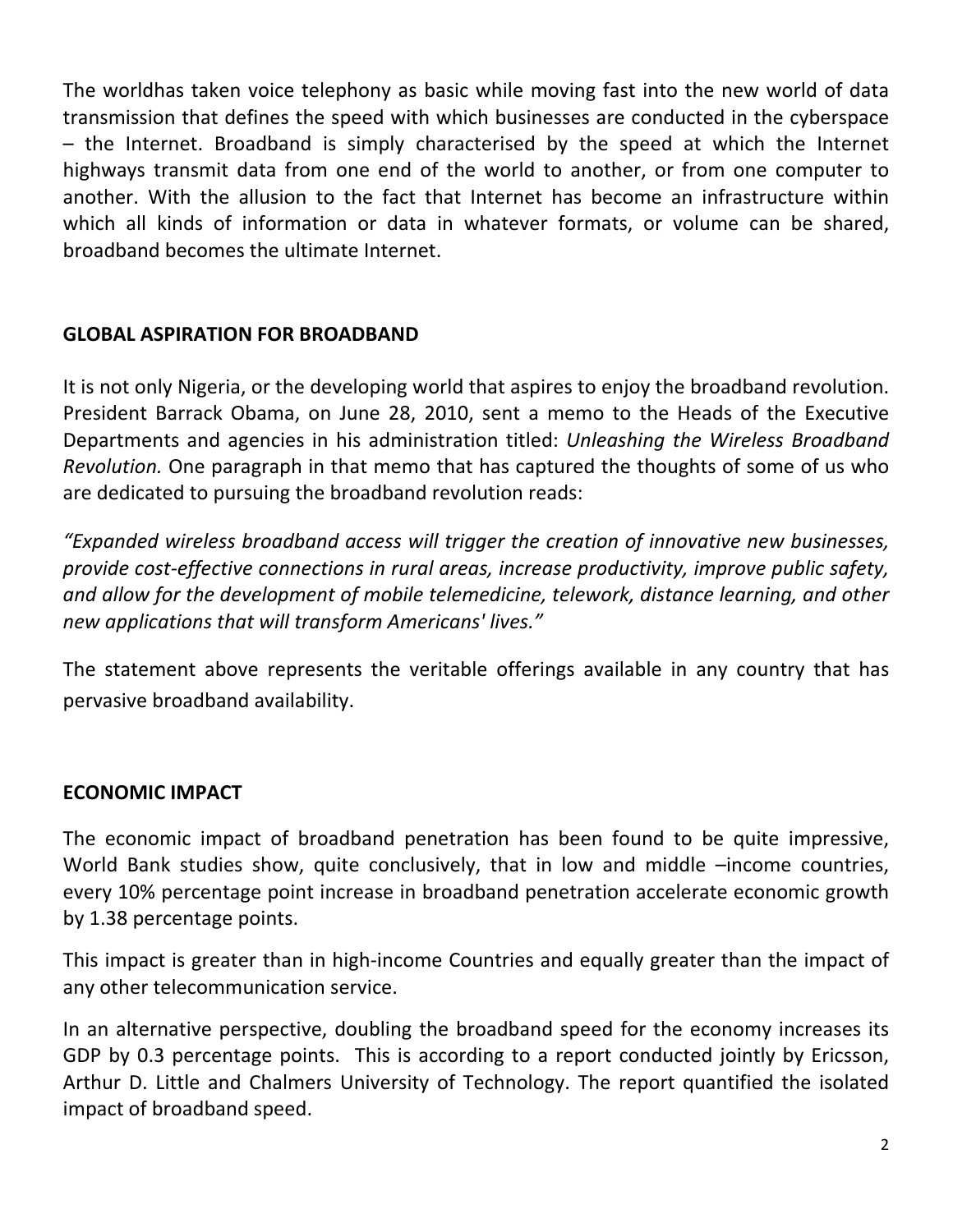The above percentage points may appear small but if you apply them to the Nigerian GDP at 40 trillion Naira you obtain an increase of more than half a trillion naira in the first instance and N120 billion in the second.

## **STABLE REGULATION, CHALLENGING ENVIRONMENT**

While the regulatory environment in the Country has remained stable and attractive to the global investment community, there still remain a number of challenges.

One of the most difficult challenges to wide scale broadband infrastructure deployment is the issue of right of way. While this issue seems intractable, there are obvious solutions. State Government could move away from the current practice of imposing one off charge for right of way, based on distance to a new regime of periodic revenue streams from their right of way assets.

One way to realize these stream is to contribute the assets as participation in the project. Alternatively, State government may choose to barter their right of way assets for a specialized service from infrastructure operator. For example, access to right of way can be traded for a security surveillance network provided from the infrastructure.

Another challenge comes from Government institutions themselves in form of multiple regulation and multiple taxation. A third challenge is vandalisation of infrastructure.

The Minister of Communication Technology has herself waded into the problem of right of way as regards Federal Roads and has achieved remarkable results.

Finally, legacy infrastructure deployments in Nigeria are characterised by operational issues such as monopoly ownership, exorbitantly high pricing and discriminatory access.

The current development has made very little impact with the estimated penetration of Broadband in Nigeria varying from less than 2% to less than 5%. In fact it is evident that there is practically no broadband market in Nigeria, the huge broadband capacities on our shores notwithstanding. The challenge of the distribution of these capacity inland is the obvious task the regulator must confront.

#### **STRATEGY FOR IMPLEMENTATION OF BROADBAND SERVICES**

It is in response to addressing the above peculiarities existing in the Nigerian environment, that we have adopted as means of our regulatory intervention an inclusive process we call "Open Access Model" for broadband deployment. This is a model that provides a framework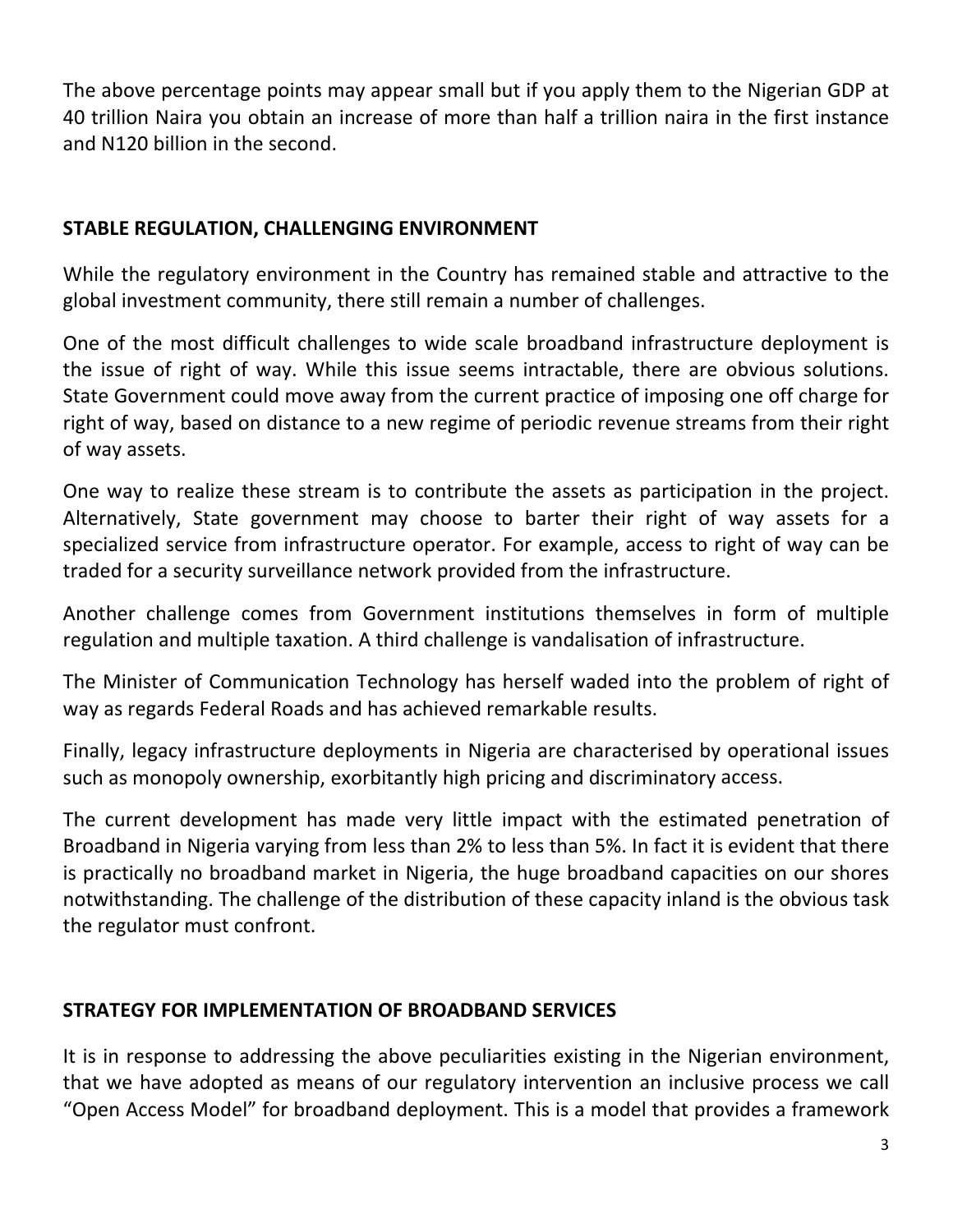for sophisticated infrastructure sharing. Using this model, thebroadband infrastructure market structure will be unbundled into three layers - the passive, the active and the retail layers. This structure will ensure vibrancy in the market and prevent dominance as no company will be allowed to play in more than two of the service layers and the equity participation in bidding consortiums for the licenses will be controlled.

In this model, bandwidth will be provided by the active infrastructure providers to the retail service providers on a fair and non-discriminatory basis. The active Infrastructure providers will buy bulk bandwidth from the submarine cable companies, which are then delivered via optical fiber owned by the passive infrastructure provider.

Implementation of this model will bridge the gaps in broadband deployment, eliminate last mile issues, reduce the price of bandwidth for end users and unlock the market for massive broadband usage in Nigeria.

The Commission will issue licenses in the passive and active layers while price caps will be implemented in these layers using cost based pricing. In the retail service layer, multiple licenses will be issued, with pricing to end users determined bymarket forces.

To enable service delivery at affordable prices for the end‐user, where it may not be economically viable to do so, the commission will offer financial incentives to the infrastructure providers to enable them operate reasonably profitably. In addition, the Government through the Commissionwill facilitate agreements and engage in dispute resolution among the various stakeholders.

In terms of implementation, we have already concluded preliminary studies that will enable cost effective deployment. In this process, we have developed a model for the deployment, and have engaged reputable internationally acclaimed consultants to drive strategy and design the processes for achieving our goals.

Our overall plan also received quality advice and guide from the International Telecommunications Union, the global telecom regulatory agency which, holds the Nigerian regulatory processes in a very high esteem given our globally acclaimed transparency, fairness, expertise and the consultative disposition that attend our processes.

What we are doing is not new. It is the result of series of consultations and visit to other regulatory jurisdiction where similar programs have been put in place. These include Singapore, Australia, UK, Sweden, in various adaptations. NCC will soon embark on a wide industry consultation to explain details of this program and seek industry buy‐in.